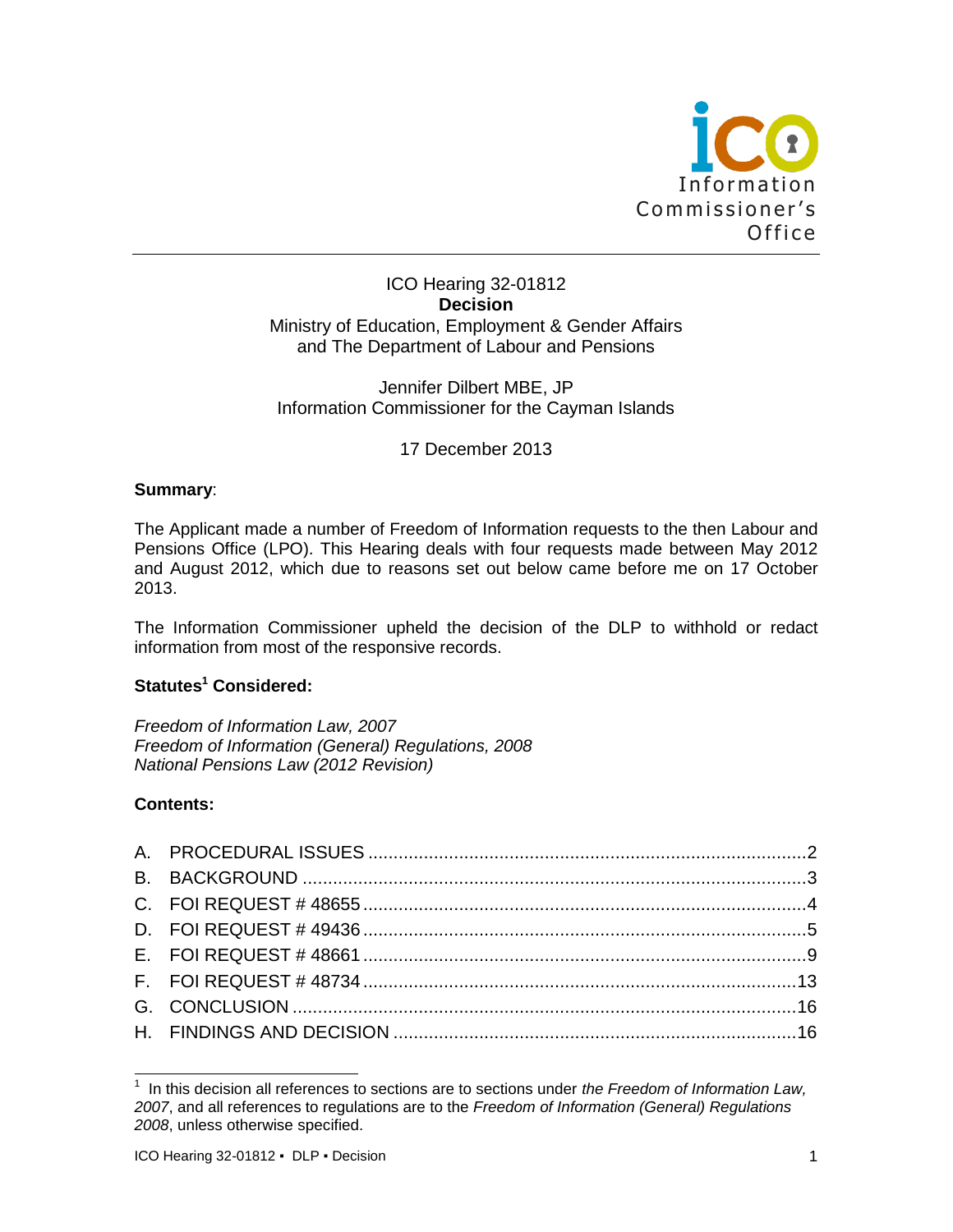# <span id="page-1-0"></span>**A. PROCEDURAL ISSUES**

- [1] These requests have taken an inordinate amount of time to come before me for Hearing, having been made between May and August 2012. There are several reasons for the delays encountered.
- [2] The appeals being heard here were accepted for investigation by the Information Commissioner's Office ("ICO") between August 2012 and February 2013. With the Applicant's agreement, because there were several requests, it was decided to keep the investigation of some of the appeals in abeyance until other requests had been dealt with.
- [3] The then Ministry of Education, Financial Services and Employment ("The Ministry"), [now the Ministry of Education, Employment and Gender Affairs], maintains that some of the Applicant's requests for an Internal Review of the Information Manager's decision to withhold or redact records fell outside the time allowed by the Law to request an Internal Review. This led to considerable time being spent by the ICO in the pre-Hearing investigation stage. The ICO met with the Chief Officer of the Ministry in March 2013 to discuss procedural issues with the Applicant's various requests, and to try to establish which requests had been subject to an Internal Review by the Ministry. The Ministry has refused to conduct internal reviews for some of the Applicant's requests as they claim that the 30 days within which the Applicant can apply for an internal review had passed. The Applicant in turn points to the confusion and delays surrounding the response to the various requests and maintains that they should all be considered. The appeal of several other requests by this Applicant continues to be under investigation by the ICO.
- [4] The Applicant's requests have been inextricably linked to a complaint by the Applicant concerning the way that the National Pensions Office ("NPO") and the Ministry dealt with a particular case. The Applicant alleged that pension contributions had not been made by the employer of an individual. The then Ministry of Education, Financial Services and Employment conducted an "Internal Review and Investigation Report" into the handling of the Applicant's complaint. It is noted that this report was not *"in itself a re-hearing of [the] actual complaint".* I understand that a copy of the report was provided to the Applicant.
- [5] The Office of the Complaints Commissioner has also been involved in the substantial complaint made by the Applicant against the actions of the NPO in the matter.
- [6] The scope of the Applicant's requests is very broad, and there is a large number of responsive records. Many records were provided to the Applicant in response to the request, with further records released in the course of the ICO's investigation. A total of 83 records remained in dispute when these four appeals eventually moved to a Hearing before me. Well into the Hearing process, these records were still being clarified, and requests for some were withdrawn by the Applicant. Also, when arguing the exemptions being claimed in their submission for Hearing, some exemptions were reconsidered and further records released by the public authority, some in full and some with information redacted.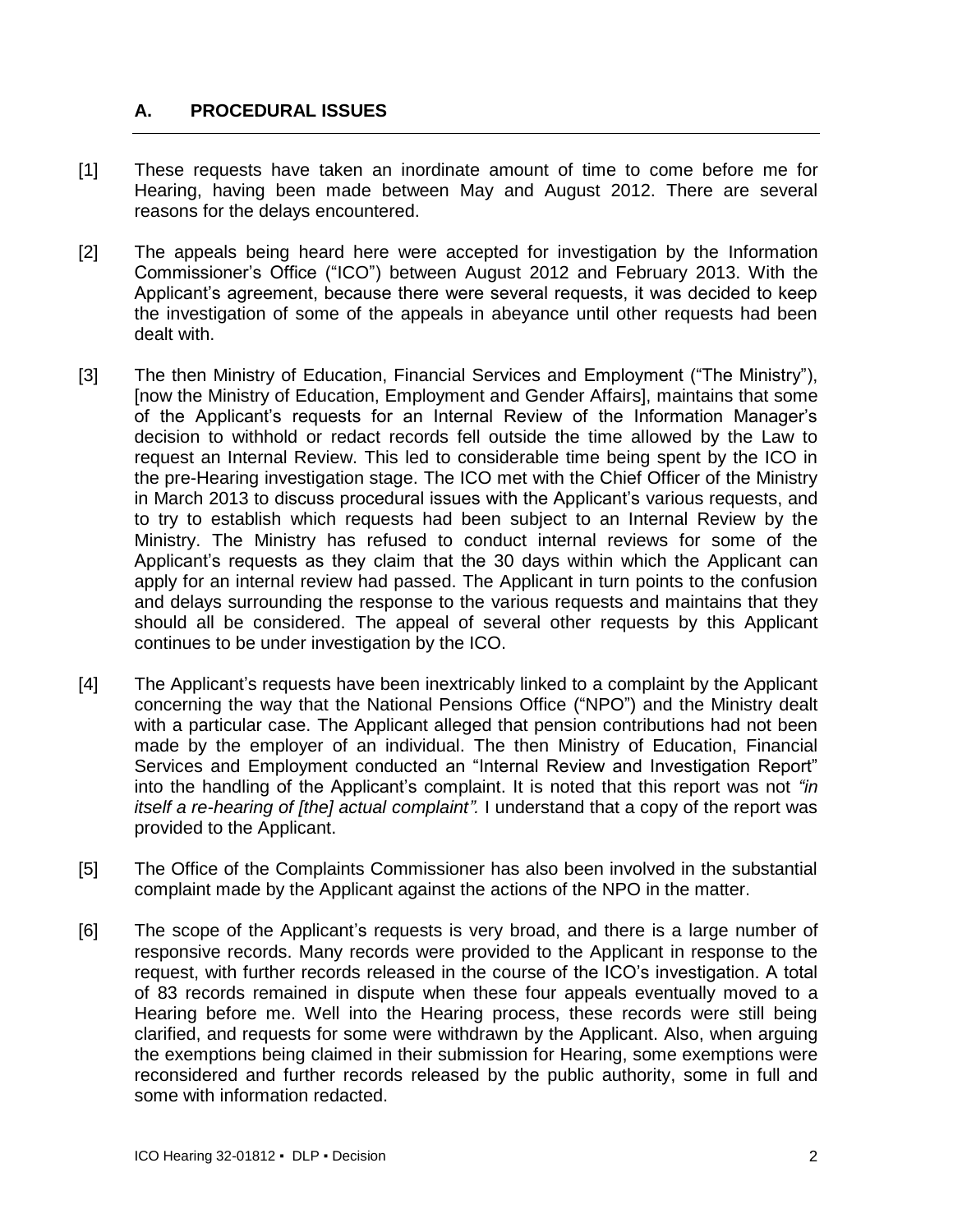- [7] In order to prepare for the Hearing, the ICO compiled a list of records in dispute from the records received by the ICO in the course of the appeal. About 400 pages of records were presented to the ICO and it was unclear what had already been provided to the Applicant, or what had been redacted or withheld. To complicate matter further, along with their submissions at Hearing the Attorney General's Office, on behalf of the NPO, provided an Index of responsive records which did not match the list of records in dispute as provided by the ICO's Registrar of Hearings.
- [8] Despite the efforts of the public authority and the ICO, because of the number of records, the complexity of the various requests and the piecemeal release of records over time (some of which was unavoidable), it has been very difficult for me to reconcile the actual records in dispute, and what has already been provided to the Applicant. It is equally difficult and time consuming to extract Freedom of Information matters from all the documents before me, as both the Applicant and the public authorities involved convolute the substantial complaint of the Applicant, that the employer did not pay a pension benefit and this was not properly handled by the regulator; the complaint as to how the Applicant's complaint was handled; and the numerous FOI requests for records and the responses to these by the public authorities.
- [9] In addition, the question remains as to whether there may be further records that are responsive to the request and which should have been provided or considered by the Ministry. The Applicant maintains that important records have been referred to during the course of the requests, even read to the Applicant over the telephone, that have not yet been identified and considered. However, I appreciate that this has been a very involved and ongoing request, and that the public authority has done a large amount of work in providing the Applicant with many records.
- [10] Once again in this case, as I have seen in several other appeals that have come before me, and as I stated in Hearing Decision 23–00512<sup>2</sup> involving the National Pensions Office, the Information Manager ("IM") in responding to the initial request, and the Chief Officer in responding to the Applicant at Internal Review, have simply stated the exemption being claimed, and given no reason for applying that exemption. It is only in their submissions for Hearing that any attempt has been made to explain why the exemptions should apply to the records, and this at times is in very general terms as outlined further below as I attempt to look at each request.
- [11] The Hearing of these appeals was further delayed by the late involvement of the Legal Department, who required further time to accommodate Crown Counsel to assist the Ministry in the preparation of their submissions for Hearing.

# <span id="page-2-0"></span>**B. BACKGROUND**

[12] As per the Cayman Islands Government's Organizational Chart of 1 July 2013, The Department for Labour and Pensions (DLP) currently falls under the Ministry of Education, Employment & Gender Affairs. Prior to this, responsibility for the DLP and

<sup>&</sup>lt;u>2</u><br><sup>2</sup> ICO Hearing Decision 23-00512 can be found at [www.infocomm.ky/appeals.](http://www.infocomm.ky/appeals)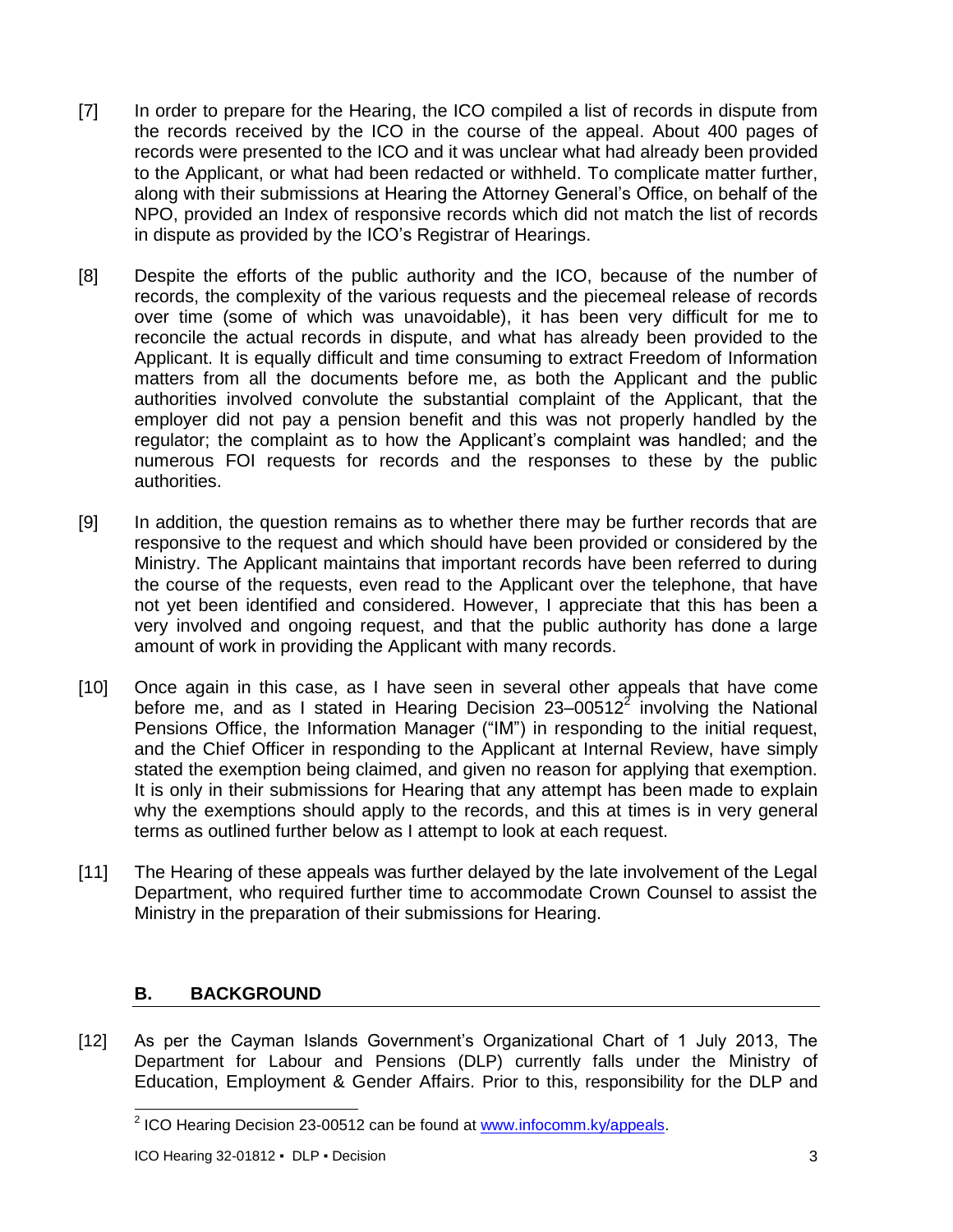the former Department of Employment Relations fell to the former Ministry of Education, Training and Employment.

- [13] According to the Director of the Department of Labour and Pensions, the DLP is a new Department that was established to oversee the employer compliance aspects of the work previously undertaken by both the Department of Employment Relations and the National Pensions Office. The new Department is intended to provide a more effective one-stop shop for all labour services and enable a system of proactive workplace inspections to be instituted. This will promote compliance with both Labour and Pensions legislation. The restructure of Labour and Pensions also seeks to provide pension regulatory responsibilities. It seeks to align the complex forensic and investigative accounting of pension plans with employer compliance and enforcement.
- [14] The Labour Investigations Unit deals mainly with Individual Dispute of Rights regarding matters such as non-payment of vacation pay, labour complaints regarding severance pay or unfair dismissals and refers unresolved complaints to be heard by the Labour Tribunal.
- [15] Although the National Pensions Office was technically not in existence on 15 July, the date of the submissions for this Hearing, the Attorney General's Office has presented a submission on behalf of the NPO. I will hereafter refer to this submission as NPO's submission in this Hearing.

#### <span id="page-3-0"></span>**C. FOI REQUEST # 48655**

[16] 28 May 2012: The Applicant made an FOI request to the Labour and Pensions Office (LPO) for -

*This request is for the names and email addresses of the current members of the National Pension Board.*

- [17] 28 June 2012: The records were withheld and the Information Manager relied on section 23 of the Law.
- [18] 29 June 2012: The Applicant requested an Internal Review.
- [19] 20 July 2012: An Internal Review was completed and a redacted record was provided to the Applicant. The Applicant was provided with a record containing the names of the then current members of the National Pensions Board as well as the email address through which they could be contacted. The Chief Officer continued to rely on section 23(1) to withhold the personal email addresses of the members.
- [20] The ICO agreed to keep the case in abeyance until all other outstanding FOI requests had been dealt with.
- [21] 13 February 2013: The Applicant confirmed they wished to proceed with the appeal to the Information Commissioner's Office.
- [22] 21 July 2013: In the written submission for this Hearing, the Applicant abandoned the request for the personal email addresses of the Board members.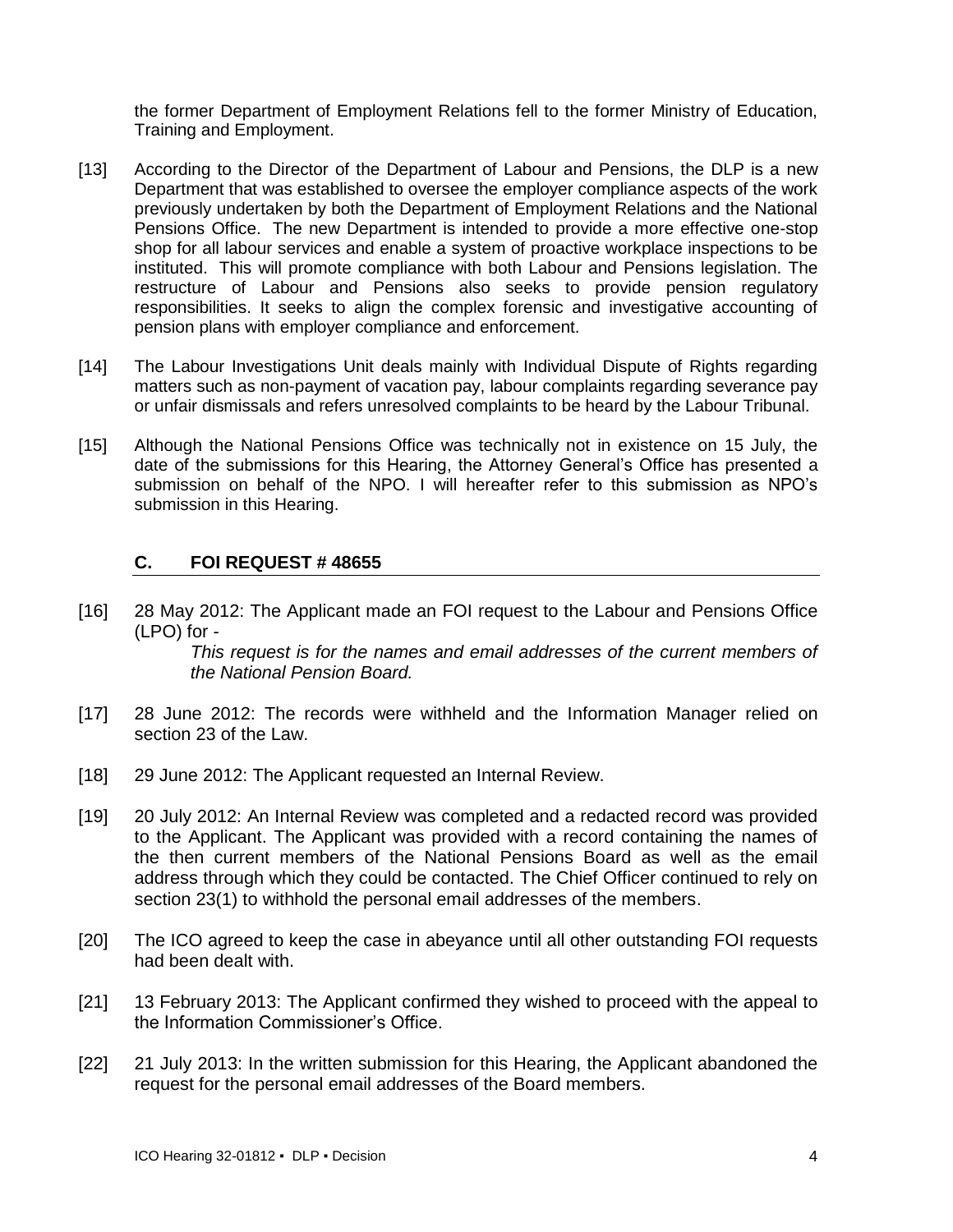[23] **This request, which pertains to Record 1 on the ICO List of Records in Dispute, will not be considered further in this Hearing as the Applicant has indicated that the record is no longer required, and the Department of Labour and Pensions (DLP) is required to take no further action on this request.**

### <span id="page-4-0"></span>**D. FOI REQUEST # 49436**

[24] 2 August 2012: The Applicant requested -

*A copy of the detailed calculations which illustrate both principal and interest used to determine the pensions arrears amount attached to the letter dated 7th March 2012 ..., from [ ] Pension Superintendent.*

- [25] 11 September 2012: The record was withheld under section 17(b)(i).
- [26] 13 September 2012: Internal Review was requested.
- [27] 11 October 2012: Internal Review was completed by the Chief Officer of the Ministry of Education, Employment and Gender Affairs (the Ministry), upholding the Information Manager's decision to withhold the records under section 17)(b)(i) and 23(1).
- [28] The ICO agreed to keep the case in abeyance until all other outstanding FOI requests had been dealt with.
- [29] 13 February 2013: The Applicant confirmed they wished to proceed with the appeal to the Information Commissioner's Office.
- [30] At the request of the Applicant this matter did not enter informal resolution but instead proceeded directly to Hearing before the Commissioner.
- [31] The records under review are as follows:

### **Records 2, 3 and 4: National Pensions Law Interest Calculator – January, February and March 2012. The exemptions being claimed are those under sections 17(b)(i) and 23(1).**

[32] In their submission with respect to records responsive to 49436, the Attorney General's Chambers on behalf of the NPO refers to "arguments previously made herein regarding the above exemptions" and contends that disclosure of records 2, 3 and 4 would result in an actionable breach of confidence, and that they also contain personal information of a third party which would be unreasonable to disclose. The NPO has given me no reference as to where in the 84 paragraphs of their submission, which covers four separate requests, these arguments are located.

# [33] **Section 17(b)(i)**

*An official record is exempt from disclosure if- …*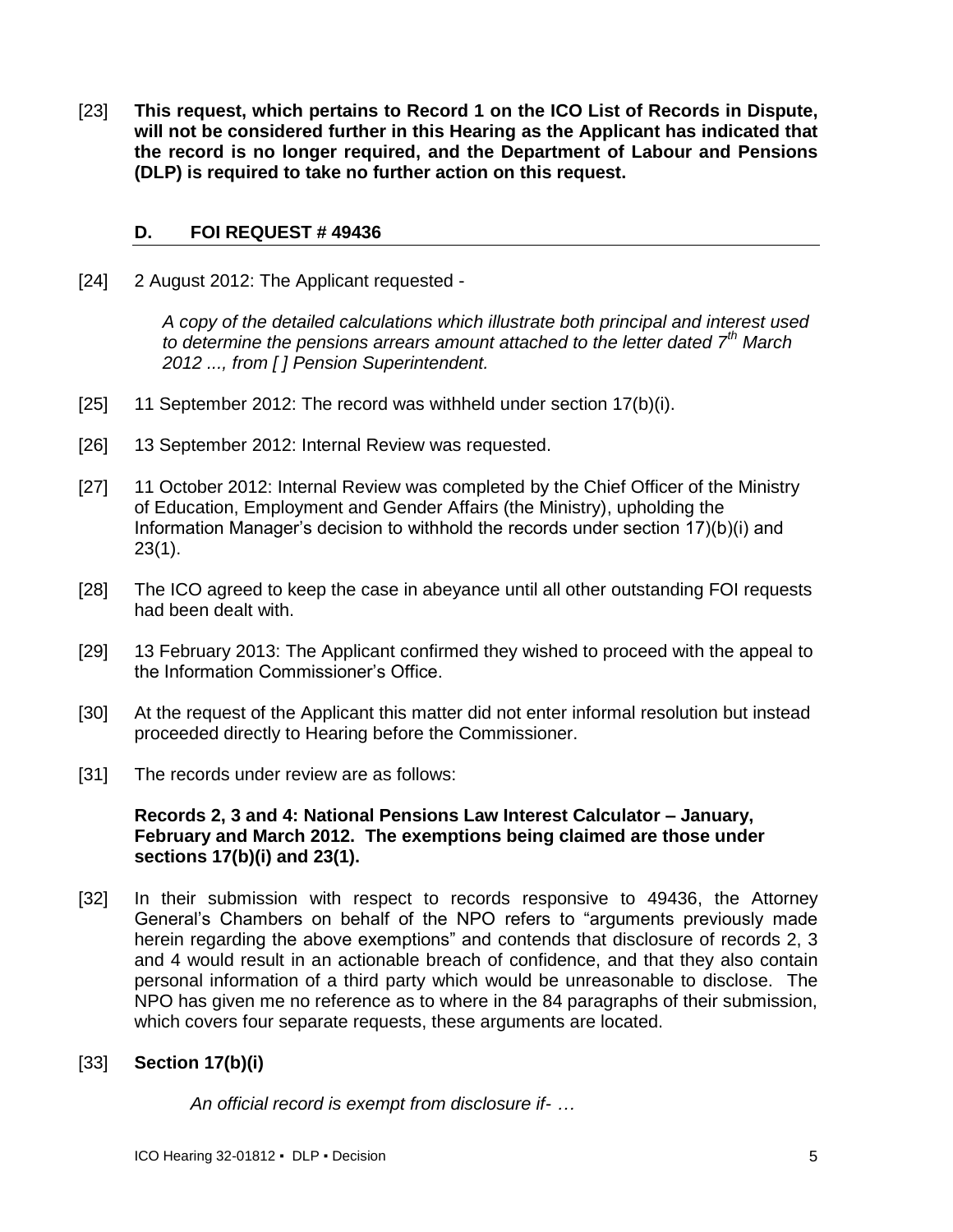- *(b) the disclosure thereof would- (i) constitute an actionable breach of confidence;*
- [34] However, their consideration of  $17(b)(i)$  is found in paras [57] [75] of their submission and the NPO discusses a number of records responsive to a different request, but does not refer to the three records, or similar records, under consideration here. As an example of the complexity of these requests, and the sometimes haphazard way with which they were processed, I quote from their submission at paragraph [55] which is an introduction to their consideration of request 48734:

*The NPO in its processing of the above request erroneously released nine (9) records which had already been dealt with in the applicant's request reference no. 48661 and 48665. The index shows that there were sixteen (16) responsive records with regards to this request. However only seven (7) of those records as indicated in the index are relevant to reference no. 48734. Of the seven (7) records the NPO upon review will release to the applicant an additional four (4) records, which are letters dated 7/12/11; 16/3/12; 22/3/12 and email dated 20/3/12. The submissions hereunder are therefore being made in relation to the remaining three (3) records of relevance.*

- [35] I note that the three remaining records being considered in this section are not Records 2, 3 and 4 that are responsive to request 49436.
- [36] **I am therefore not in a position to consider how section 17(b)(i) relates to the these records as no arguments have been put forward by the NPO. As the burden of proof is on the public authority to show that it acted in accordance with the Law, I find that it has not be demonstrated to me that section 17(b)(i) applies to Records 2, 3 and 4.**
- [37] Section 23 states:

*23. (1) Subject to the provisions of this section, a public authority shall not grant access to a record if it would involve the unreasonable disclosure of person information of any person, whether living or dead.*

*(2) Subsection (1) shall not apply in any case where the application for access is made by the person to whose affairs the record relates.*

### **The position of the NPO**

[38] The NPO's arguments supporting the use of the personal information exemption in 23(1), are first put forward in paragraphs [20] to [25] of their submission when discussing request 48655. In this instance, the arguments focus on the release of a record responsive to request 48655, which as stated above is no longer being sought by the Applicant.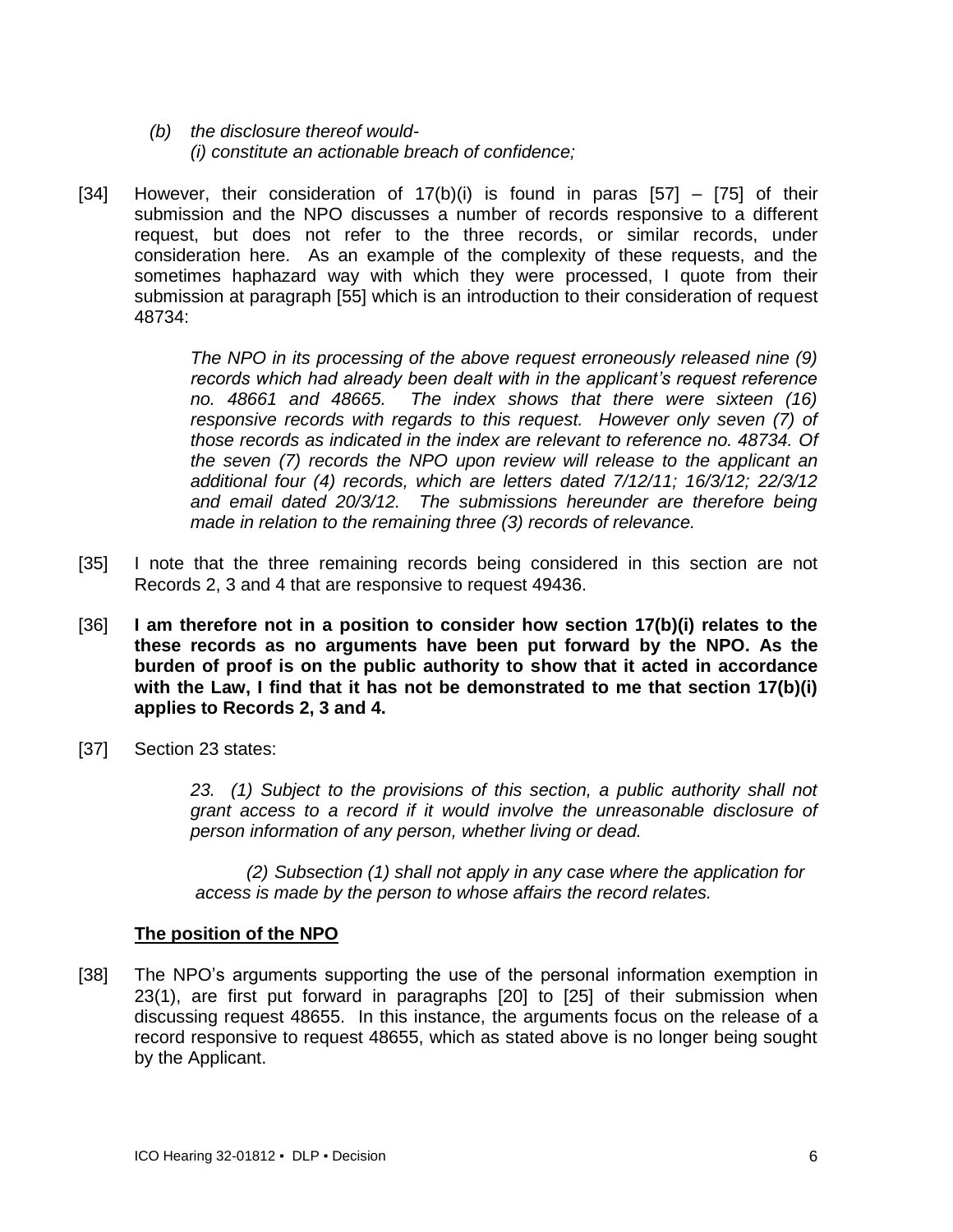- [39] The personal information exemption is again discussed in paragraphs [30] to [32] of their submission, in relation to request 48661 and paragraphs [76] and [77] in relation to request 48734.
- [40] However, part of these arguments relate to the pension contribution calculation, albeit for a different month (Record 45). As Record 45 is quite similar to Records 2, 3 and 4 being requested here, I will consider the arguments that they contain personal information of a third party which would be unreasonable and not in the public interest to disclose.
- [41] The NPO argues that pension calculation sheets reflect the third party's employment history which is their personal information. They state that it would be unreasonable to disclose this information as it would have been given to the NPO as a statutory regulator, and otherwise would not have been accessible under the FOI Law.
- [42] A public interest defence is put forward by the NPO in their consideration of request 48734, and again some relevance to the records under consideration here can be extracted. Later in their submission the NPO points out that the third party's salary is not paid from the public purse, it does not involve government expenditure, and the public interest is therefore not served in disclosing this information.
- [43] In their submission the NPO states that the Applicant is not recognised under the NPL as a prescribed person to whom disclosure could be made as the Applicant is not the spouse of a member or former member of a pension plan.

### **The position of the Applicant**

[44] Generally, the Applicant expresses dissatisfaction with the FOI request process, stating:

> *Throughout the entire FOI request process, I have been met with unnecessary delays, unacceptable denials of requested records, or information released with redactions due to exemptions that are either inappropriate or irrelevant in this matter. Further, there is information which exists, and was included in the requests, but not included in the release of information, even in a redacted version … .*

- [45] The Applicant refers to section 23(2) and submits that as the information is being requested by a "person to whose affairs the record relates" then 23(1) does not apply. The Applicant submits that as a "spouse/former spouse, beneficiary and claimant" they are entitled to all information requested.
- [46] In addition, the Applicant submits that under the National Pensions Law a prescribed person would have full access to records pertaining to their plan.
- [47] With respect to the release of personal information in the public interest, the applicant submits that some of the information being withheld would show that the Ministry and the NPO may be relying on false or misleading information and full disclosure would reveal this. It would therefore be in the public interest for this information to be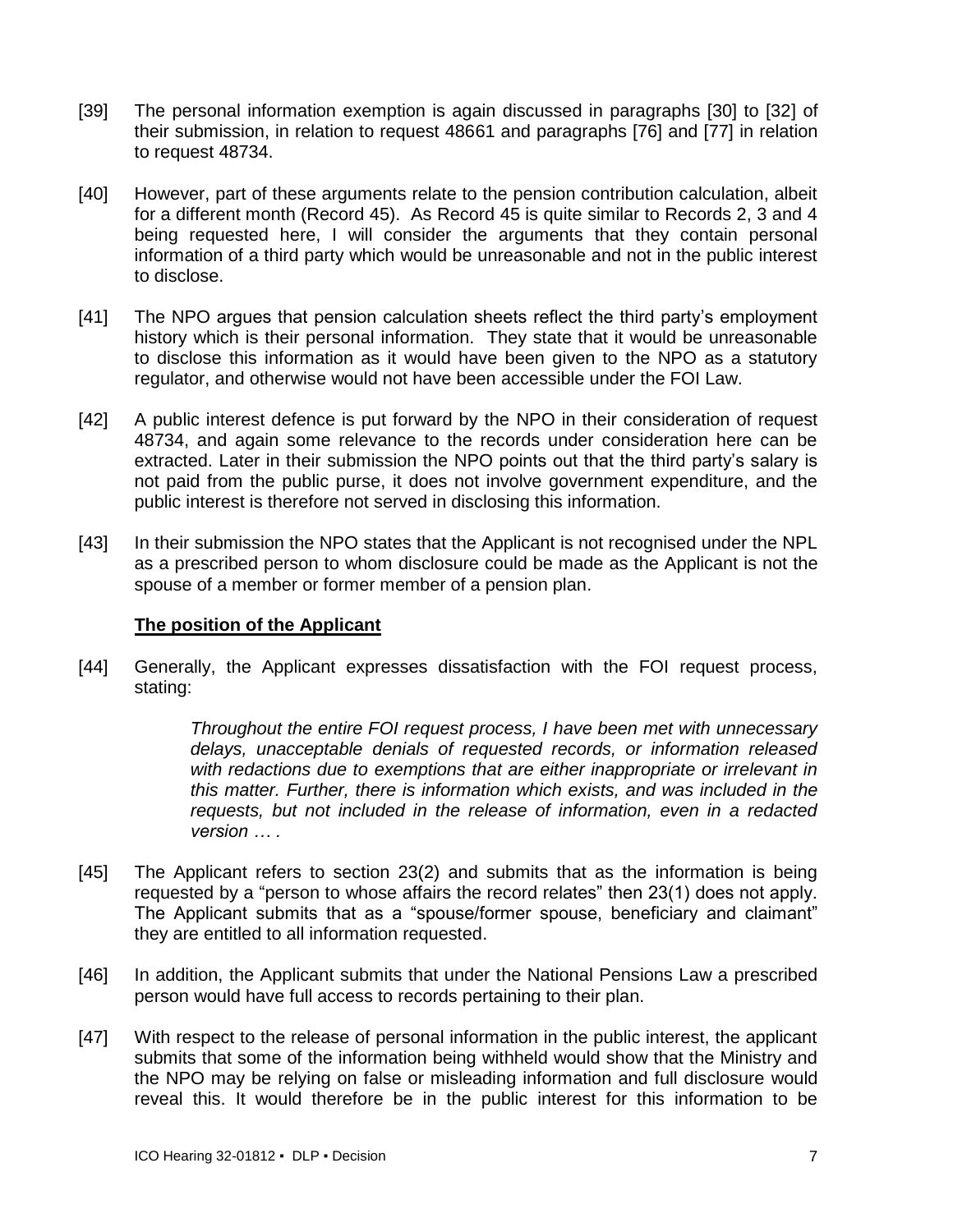released. Disclosure of other records would also show a lack of enforcement by the NPO.

## **Discussion**

[48] With respect to whether the Applicant is considered a "prescribed person" under the NPL, or indeed whether the records requested are "prescribed records" or any other record referred to in the NPL, section 23 of the NPL states:

> 23. (1) On written request, an administrator shall make available the *prescribed documents and information in respect of a pension plan and the*

- *pension fund for inspection without charge to - (a) a member;*
	- *(b) a former member;*
	- *(c) the spouse or former spouse of a member or former member;*
	- *(d) a claimant;*
	- *(e) any other person entitled to pension benefits under the pension plan;*
	- *(f) an agent authorised in writing by a person mentioned in paragraph (a), (b), (c), (d), or (e);*
	- *(g) an employer who is or was required to make contributions to the pension plan;*
	- *(h) a receiver or trustee in bankruptcy of an employer referred to in paragraph (g); and*
	- *(i) such other person as may be prescribed.*
- [49] I find that in this case, this requirement cannot be seen as requiring the NPO to release records of a third party to a person, even if that person is a prescribed person under sections (a) to (i) above. In any event, there exists no pension plan or fund with respect to the individual whose information is being withheld.
- [50] The public authority has not addressed the Applicant's claim that pursuant to section 23(2), section 23(1) of the FOI Law does not apply when the application for personal information is made by the person "to whose affairs the record relates". However, my interpretation of this section is that it is intended to make a provision for a person to be given their own personal information, and is not meant to be interpreted widely, so that one's personal information should not be disclosed to anyone else who claims to be a person "to whose affairs the record relates".
- [51] I also see no credible arguments as to why it would be reasonable to disclose the personal information of the third party or parties in this case. It is noted that the individual and company involved are not a government employee or a public authority, and no public funding is involved. I also cannot see how disclosure of the responsive records in this request would demonstrate mal-administration or wrong-doing on the part of any public authority, or serve any other public interest.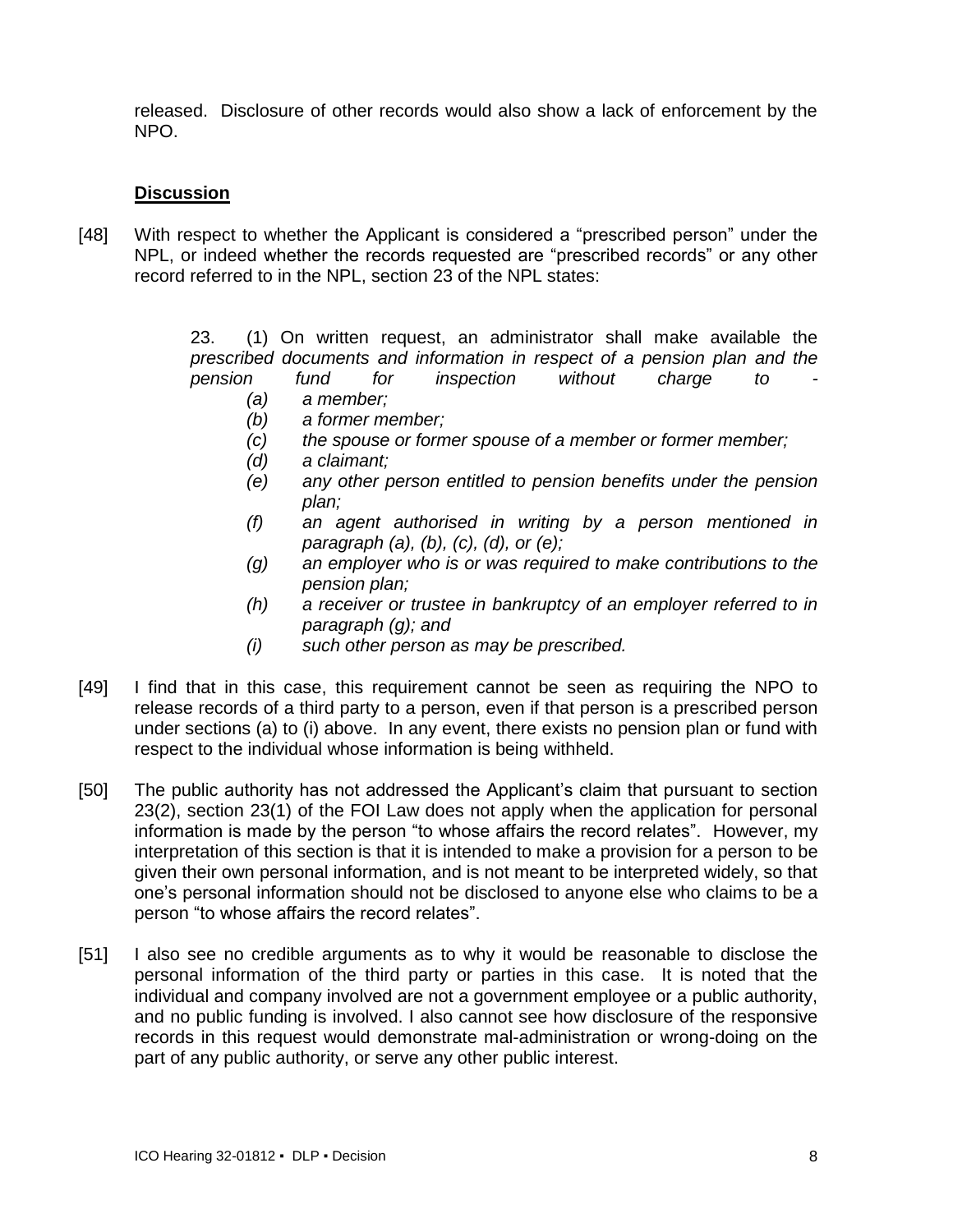- [52] In the interest of protecting the personal information of a third party and proper application of the Law, I cannot agree that that Records 2, 3, and 4 relate to the affairs of the Applicant.
- [53] **I therefore conclude that the withheld information is the personal information of a third party which would be unreasonable and not in the public interest to disclose.**

#### <span id="page-8-0"></span>**E. FOI REQUEST # 48661**

[54] 28 May 2012: The Applicant made an FOI request to the LPO for -

*This request is for a copy of all correspondences sent from the Superintendent of the National Pension Office related to my complaint filed on July 10, 2009*

- [55] 29 June 2012: The Applicant received no response within the required time frame and requested an Internal Review.
- [56] 30 July 2012: An Internal Review was completed and redacted records released. The NPO relied on sections 16(b)(i), 17(b)(i), 20(1)(d) and 23(1).
- [57] 20 August 2012: The Applicant requested an Appeal to the ICO on request #48661.
- [58] In their written submission for this Hearing the DLP clarifies that they are relying on sections  $17(a)$ ,  $17(b)$ ,  $20(1)(b)$  and  $(d)$ , and  $23(1)$  to withhold all or parts of the responsive records.
- [59] During the course of the investigation of the appeal by the ICO, the DLP released further records. Well into the Hearing process, as late as 12 November 2013, the Applicant accepted that some further records had either been received or were no longer being sought. To further complicate matters, the NPO's cross reference to the ICO list (Item Nos.) are often incorrect, and I have had to take significant time and effort simply identifying the records in question.
- [60] **Some of the records responsive to the above request which have been provided to me are emails between the Applicant and the Public Authority which I will not consider as these emails are not exempt under the Law and they should either be already held by the Applicant, or should be provided to the Applicant if so desired. Those records claimed already fully disclosed by the NPO should be provided to the applicant if required.**
- [61] The records responsive to Request # 48661 and their status are therefore as follows:

Record 5 – released or no longer required by Applicant. Record 6 – released or no longer required.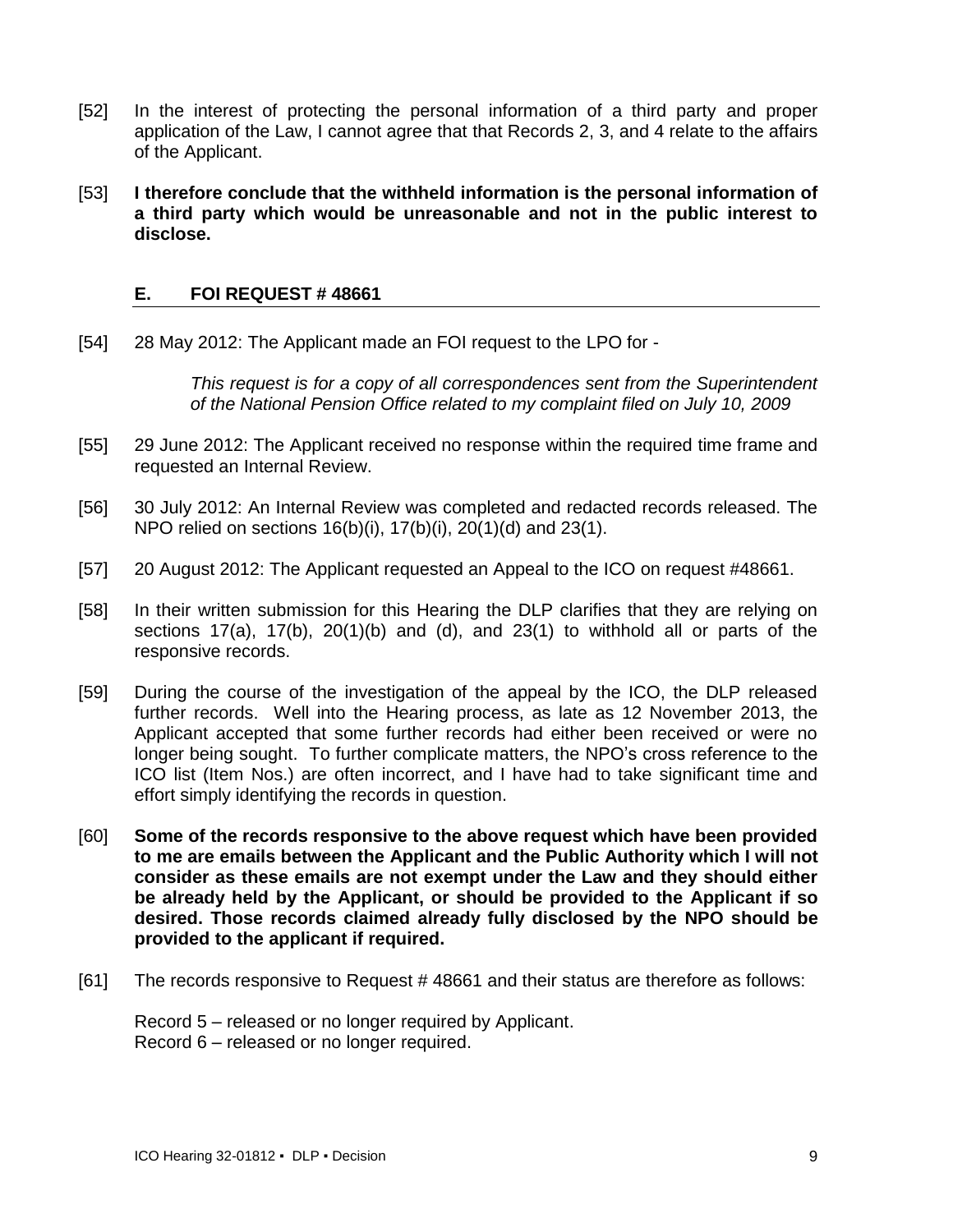Record 7 – NPO could not identify, I identify as NPO's Item 36. This is a letter dated 14 December 2011 from the NPO and the Applicant has been provided with a copy with the names of individuals redacted.

[62] **I find that the information redacted is personal information of a third party and pursuant to the arguments already presented above is exempt under section 23(1) of the FOI Law as indicated by the public authority, and the public interest does not require disclosure.**

Record 8 – agreed released. Record 9 – agreed released.

[63] Record 10 – NPO identifies as Item 41 and claims fully disclosed. I identify as Item 39 **These are emails between the Applicant and the Public Authority which should either be already held by the Applicant, or should be provided to the Applicant in full.**

Record 11 – 13 – agreed released.

[64] Record 14 – NPO claims fully disclosed, identifies as Item 37, I identify as Item 35. **These are emails between the Applicant and the Public Authority which should either already be held by the Applicant, or should be provided to the Applicant in full.**

Record 15 – released or no longer required. Record 16 – agreed released. Record 17 – NPO identifies as Item 34, I identify as Item 32.

- [65] The public authority is relying on the exemption found in 20(1)(d) to redact information from this record, the remainder of which has been provided to the applicant. Section 20(1)(d) states:
	- *20. (1) A record is exempt from disclosure if-*
		- *(d) its disclosure would prejudice, or would be likely to prejudice, the effective conduct of public affairs.*
- [66] The NPO argues that *"there is a real and significant risk of the occurrence of prejudice to the effective conduct of public affairs if the records are disclosed, as the said disclosure would likely result in a negative impact on the NPO's deliberative process and thereby undermine the quality of its decision".*
- [67] The Applicant requests that I deny the public authority's request to apply section 20(1)(d), presumably because this exemption was applied at the submission for Hearing stage. However, given the complexity of the appeals, and the large volume of records that have been considered, released and exempted by the public authority, and the fact that a third party's information is involved, I am willing to consider this and the other exemptions claimed by the NPO. The Applicant also was given an opportunity to make a reply submission in which these exemptions could be addressed as necessary.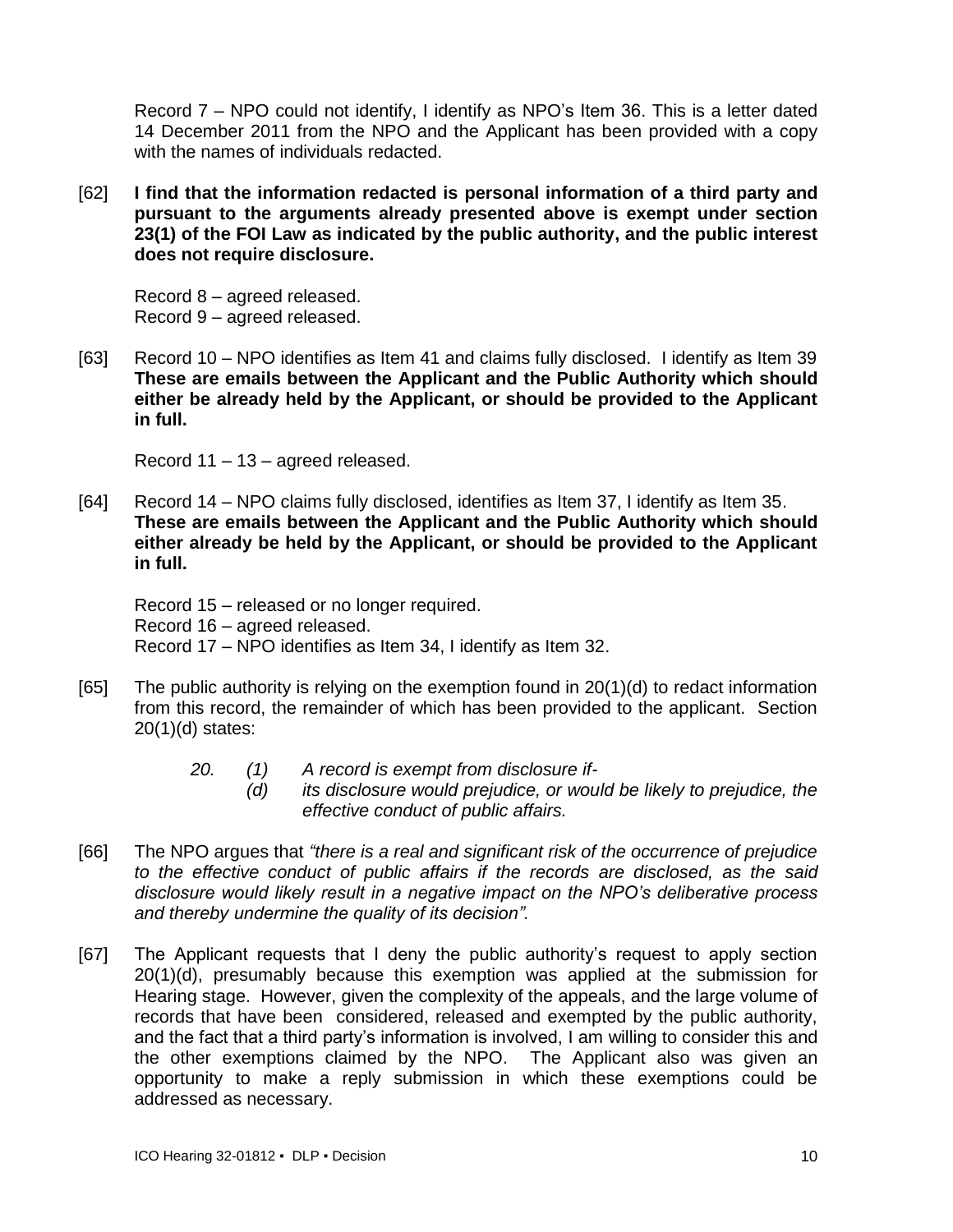- [68] I agree that the information that has been redacted from Record 17 reflects the deliberative processes within the NPO and accept their arguments that release of this information would prejudice the effective conduct of public affairs. I also see no reason why the release of this information would be in the public interest. In addition, I refer to paragraph of my Decision  $23{\text -}00512^3$  when I comment that regulators must be able to obtain all information necessary from those being regulated, in the knowledge that the FOI Law protects this information from disclosure where necessary.
- [69] **I therefore find that the information redacted from record 17 is exempt under section 20(1)(d) and the public interest does not require its disclosure.**

Record 18 – released or no longer required. Record 19 – agreed released. Record 20 – agreed released.

[70] Record 21 – NPO claims fully disclosed. **In any event should be fully disclosed as redacted information pertains to names of Board Members which are not exempt under section 23, and it would not be in the public interest to disclose the records.**

Record 22 – released or no longer required Record 23 – agreed released

- [71] Record 24 NPO claims fully disclosed. **These are emails between the Applicant and the Public Authority which should either already be held by the Applicant, or should be provided to the Applicant in full.**
- [72] Records 25-26 released or no longer required.
	- Record 27 NPO claims fully disclosed.
		- Record 28 released or no longer required.
		- Record 29 NPO claims fully disclosed.
		- Records 30-31 released or no longer required.
		- Record 32 agreed released.
		- Record 33 NPO claims fully disclosed.
		- Record 34 agreed released.
		- Record 35 NPO claims fully disclosed.
		- Record 36 released or no longer required.
		- Records 37-39 agreed released.
- [73] Record 40 NPO identifies as Item No. 63 which is not provided. I identify as Item 61 in their bundle. Record withheld.
- [74] The NPO relies on the exemption found in section 20(1)(b), or in the alternative, section 20(1)(d). Section 20(1)(b) states:
	- *20. (1) A record is exempt from disclosure if- …*

 3 ICO Hearing Decision 23-00512 can be found at [www.infocomm.ky/appeals](http://www.infocomm.ky/appeals)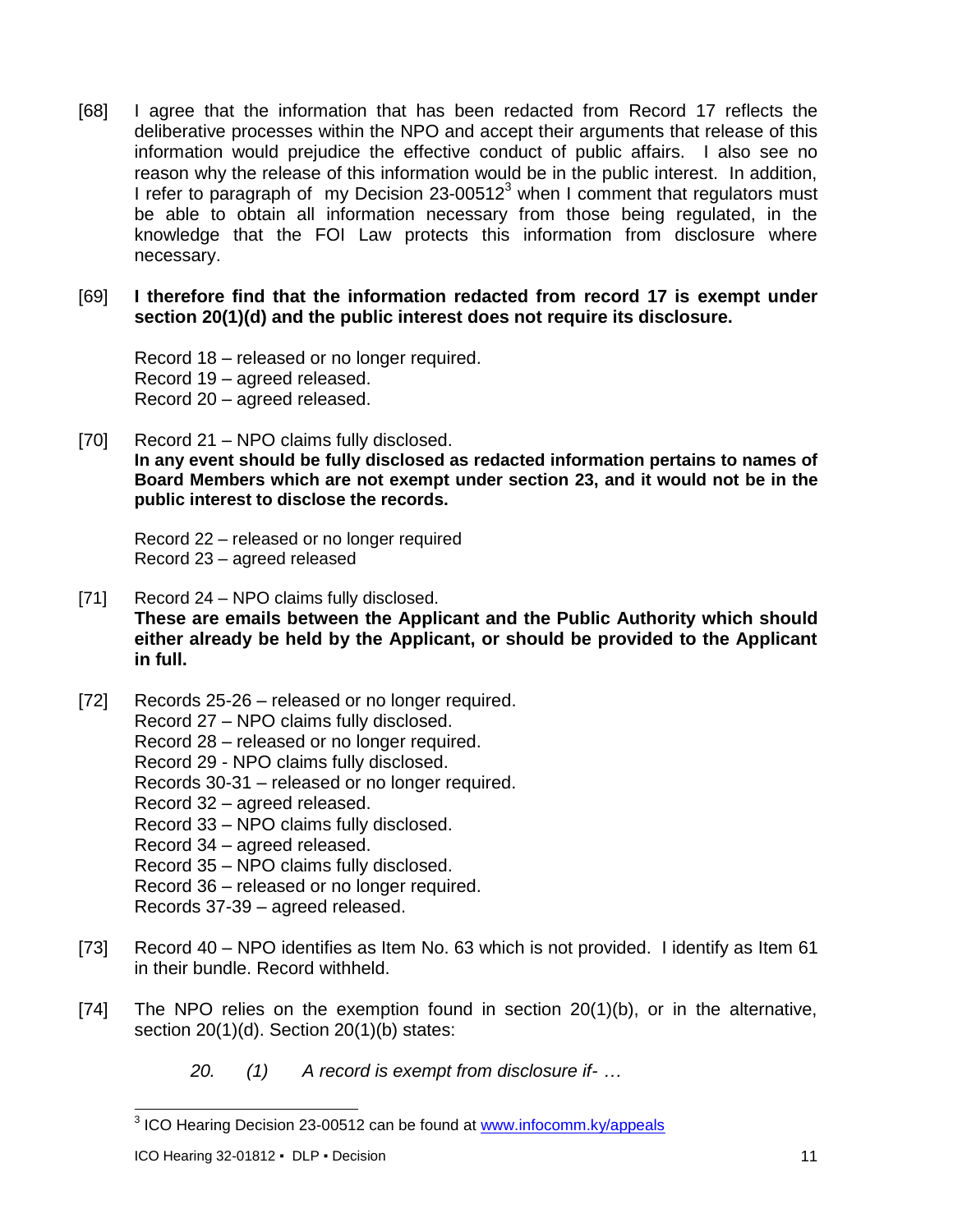- *(b) its disclosure would, or would be likely to, inhibit the free and frank exchange of views for the purposes of deliberation.*
- [75] The NPO submits that it is important that employees feel free to consult and candidly discuss issues relevant to the effective exercise of their functions. They argue, and I agree, that the above exemption seeks to ensure a "safe space" in which employees are able to discuss and seek guidance from each other. They contend that a release of this record would constitute an erosion of this safe space.
- [76] The withheld record contains an exchange of views for the purposes of the NPO making a decision on how to proceed on a matter, and section 20(1)(b) applies. I do not see how the public interest would be served in the release of this record.

### [77] **I find that Record 40 is exempt under section 20(1)(b).**

[78] Record 41 – NPO identifies as Item No. 62. I identify as Item 60. Record withheld. The NPO relies on the exemption found in section 20(1)(b), or in the alternative, section 20(1)(d).

### [79] **For reasons already set out above, I find that Record 41 is exempt under section 20(1)(d).**

- [80] Record 42 NPO identifies as Item No. 51. I identify as Item 49. Record withheld. In its submission the NPO states that this record, an email dated 25 May, 2011, is being withheld under sections 20(1)(b) and 20(1)(d) instead of section 17(a), which relates to legal professional privilege.
- [81] **For reasons set out above, I find that Record 42 is exempt under section 20(1)(b). In the alternative, I also find that it is exempt under section 20(1)(d).**
- [82] Record 43-44 NPO cannot identify these, but ICO has copies. **These records are emails and an undated letter between the Applicant and the NPO which should either be held by the Applicant, or should be provided to the Applicant in full.**
- [83] Record 45 NPO identifies as Item No. 59. I identify as Item 57. **As discussed in paragraph 40 above, this record is similar to the responsive record in request 49436 and I find that it is exempt under section 23(1) and that the public interest does not override the exemption.**
- [84] Record 46 NPO identifies as Item No. 61. I identify as Item 59. Record withheld. **For reasons already set out above, I find that Record 46 is exempt under section 20(1)(b) and that the public interest does not override the exemption.**
- [85] Record 47 NPO identifies as Item No. 60. I identify as Item 58. Record withheld. **For reasons already set out above, I find that Record 47 is exempt under section 20(1)(b) and that the public interest does not override the exemption.**
- [86] Record 48 NPO identifies as Item No. 59. I identify as Item 57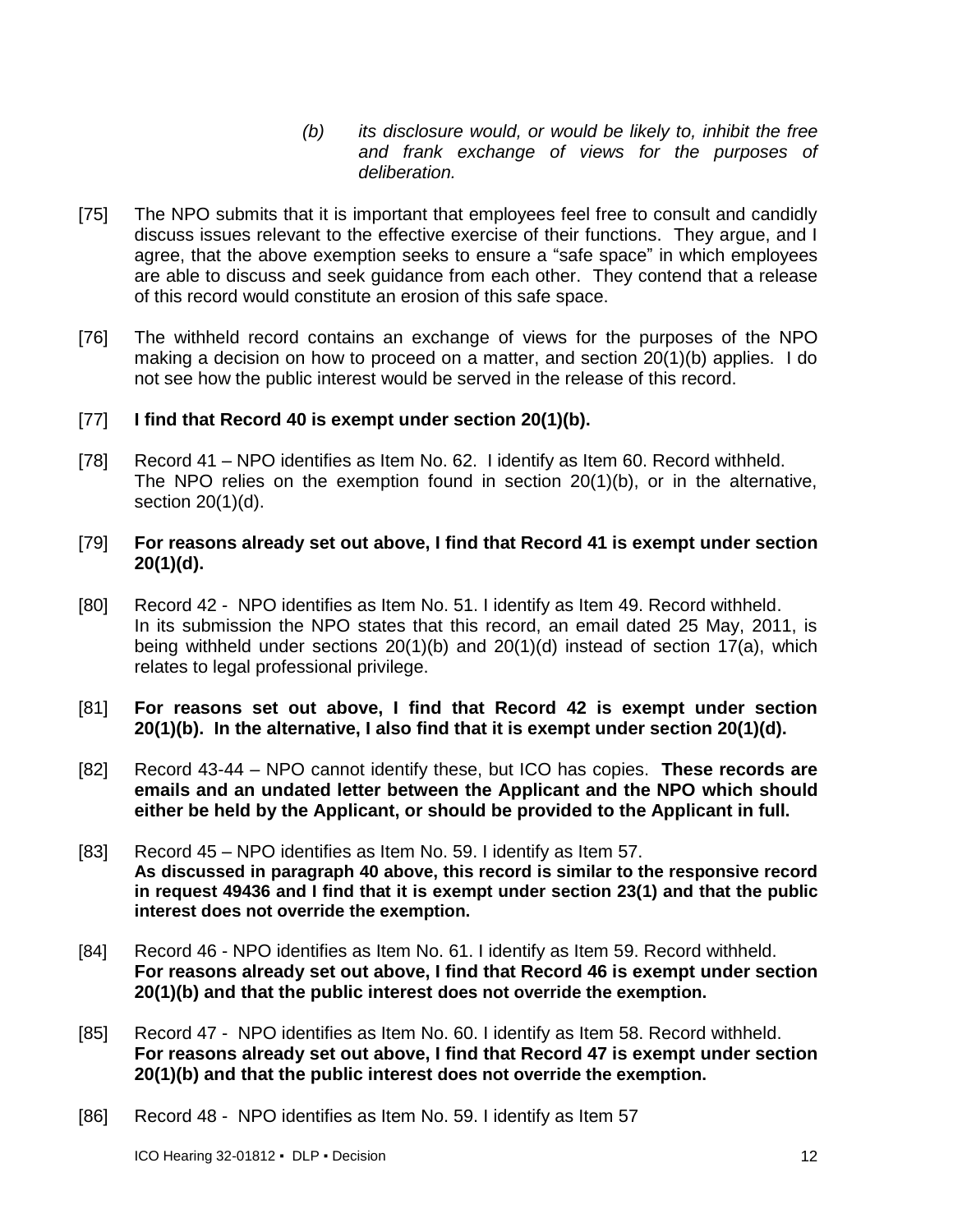- [87] **As discussed in paragraph 40 above, this record is similar to the responsive records in request 49436 and I find that it is exempt under section 23(1) and that the public interest does not override the exemption.**
- [88] Records 49 to 55 NPO identifies as Items No. 58, 57, 54, 53, 52, 50 and 49. I identify as Item 56, 55, 52, 51, 50, 48 and 47.
- [89] The public authority relies on section 17(a) to withhold these records. This section states:
	- *17. An official record is exempt from disclosure if-*
		- *(a) it would be privileged from production in legal proceedings on the ground of legal professional privilege;*
- [90] The legal department, on behalf of the NPO, has set out case law pertaining to the purpose of legal professional privilege as they have done in several previous submissions. The general application of legal professional privilege has been addressed in the past in various of my Decisions, including Decisions 2-01109, 10- 02310, 11-02410 and 25-00812 $^4$ , and I will not repeat these here.
- [91] The NPO maintains that Records 49 through 55 represent communications between the NPO and Crown Counsel in which the NPO sought and obtained legal advice.
- [92] In their submission, the Applicant gives various reasons why legal professional privilege does not attach to the records being sought, but also states that no requests have been made for any correspondence or documentation between the NPO and the Legal Department.
- [93] **In the case of Records 49 - 55, these clearly represent correspondence between the NPO and the Legal Department, in which legal advice is sought, given or discussed, so these records are either not responsive to the Applicant's request, or exempt under section 17(a).**

# <span id="page-12-0"></span>**F. FOI REQUEST # 48734**

[94] 1 June 2012: The Applicant made an FOI request to the Labour and Pensions Office and the Ministry of Education for -

> *I* would like to request a copy of all communication and documents held by the *National Pension Office, the Department of Labour and Pensions, the Minister of Education, and/or the Ministry of Education, Labour and Pensions between [ ] or other company related in any way to the [ ] and any other party including the above entities.*

[95] 26 June 2012: The LPO acknowledged receipt of the request.

 4 ICO Hearing Decisions 2-01109, 10-02310, 11-02410 and 25-00812 can be found at [www.infocomm.ky/appeals](http://www.infocomm.ky/appeals)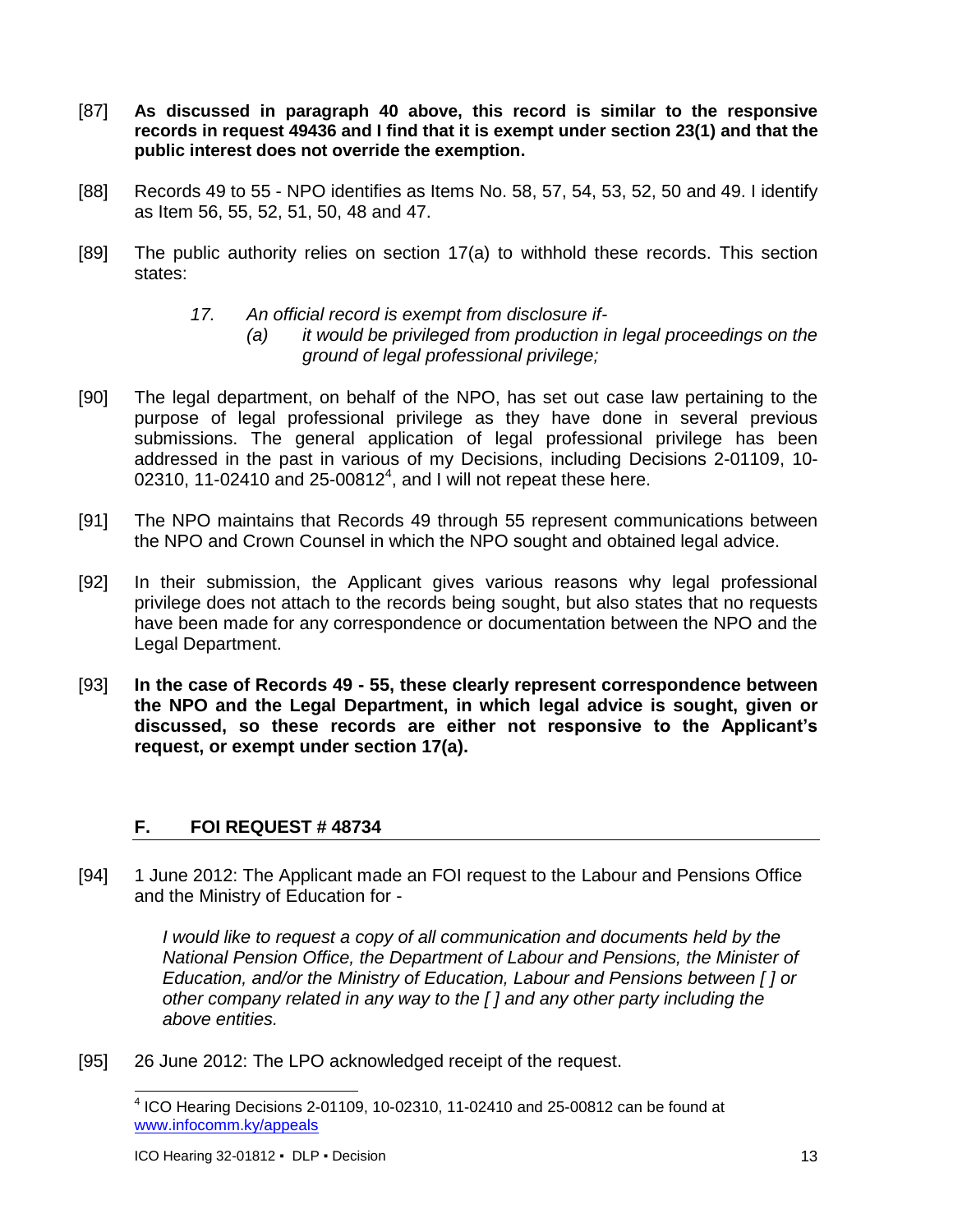- [96] 3 July 2012: The Applicant received no response within the required time frame and requested an Internal Review.
- [97] 2 August 2012: The Internal Review was completed and the Applicant received redacted records, pursuant to  $17(a)$ ,  $17(b)(1)$ ,  $20(1)(d)$  and  $23(1)$ .
- [98] 20 August 2012: The Applicant requested an Appeal to the ICO.
- [99] In their submission, the NPO contends that there are only three remaining records of relevance to this request and relies on sections 17(b), 23(1) and 20(1)(d) of the FOI Law to exempt from disclosure information redacted from these three records. I have to assume that the NPO means 17(b)(i) of the Law, as subsections (ii) and (iii) are not relevant to this case.
- [100] In the case of this request, both the Record Numbers set out by the ICO, and some of the Item Numbers created by the NPO do not match the description of the records. It is therefore unclear to me, once again, what records have been released, further released, redacted or withheld from the Applicant.
- [101] In addition, the Applicant has submitted descriptions of some records that have been referred to in other documents, and claims that they should therefore exist.
- [102] For clarity therefore, and from the records before me, I will abandon the use of any numbers at all, and refer to the responsive records for this request by a short description:

Email 20 March 2012– agreed released.

Email 8 March 2012 and accompanying letter 7 March 2012 – agreed released.

Letter 14 Dec 2011 from NPO – same as record 12 above, agreed released.

Letter 7 Dec. 2011 to NPO – agreed released.

Letter 22 Nov 2011 from NPO – same as record 16 above, agreed released.

Email 5 November 2009 – similar or identical record to Record 34 above – agreed released.

Emails 29 Dec 2009 – same as record 32 above, agreed released.

Email 1 August 2009 – Similar to record 34 above – agreed released.

Report 1 February 2013 – agreed released.

Attachment to Record 48 – similar or identical to records considered in Request 49436 above.

Letter read to Applicant on 20 October 2010 – not identified by NPO or provided to ICO.

Deed of Settlement – not identified by NPO or provided to ICO.

Enclosed Documents referred to in Record 63 – these form part of the records attached to the letter of 11 January 2009 as considered below.

# [103] Letter 11 Jan 2009 to NPO.

This letter had 14 documents enclosed, which constitute the remainder of the documents before me, which are considered below.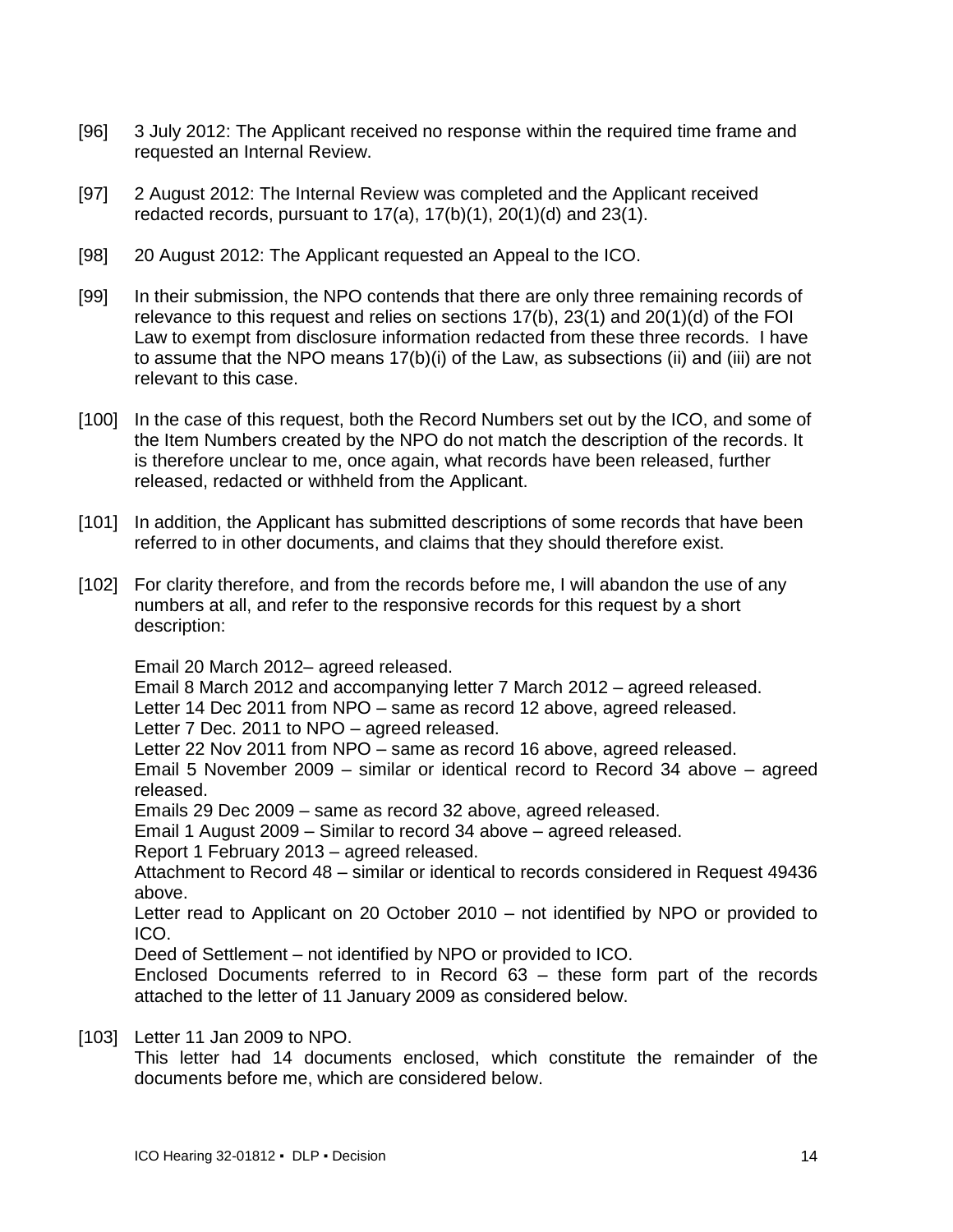- [104] The NPO has redacted some information from the record provided to the Applicant, under sections 23(1), 20(1)(d) and 17(b)(i), relating to actionable breach of confidence.
- [105] The personal information withheld, as well as the reasons for doing so, are the same as discussed above, and I uphold the use of section 23(1) to redact information from these documents. Similarly, the redaction made under section 20(1)(d) in the letter of 8 December 2009 is upheld.
- [106] The exemption applied by the NPO to withhold the remainder of the information is  $17(b)(i)$ .

Section 17(b)(i) states:

### *17. An official record is exempt from disclosure if- (b) the disclosure thereof would- (i) constitute an actionable breach of confidence.*

- [107] The NPO has made a clear and compelling case as to why the redacted information should be withheld, providing relevant case law, which I support. The author of the letter of 11 January 2009 stated that the documents were to remain confidential, and that they were being provided for the NPO on the basis that they would not be disclosed. While the NPO accepts that this alone would not make inapplicable the provisions of the FOI Law, it does provide evidence of the intention of the party providing the information.
- [108] They accept that a contractual duty of confidence does not exist in this case, but submit that the NPO has an equitable duty of confidence to hold in confidence the personal information of a third party which has been submitted to the NPO pursuant to its regulatory powers under the NPL.
- [109] The NPO also demonstrates that the records have the necessary quality of confidence, and are neither trivial nor generally accessible. They also show that the information was imparted in circumstances importing an obligation of confidence. Finally they submit that the unauthorized use of the information would cause detriment to the third party.
- [110] The NPO concludes that based on the circumstances the NPO owes an equitable duty of confidence to the provider of the information, and that the grant of access under the FOI Law would be a breach of that duty.
- [111] **I find that the records attached to the letter to the NPO of 11 January 2009 which have been withheld or redacted are exempt under 17(b)(i) as indicated by the NPO on each record.**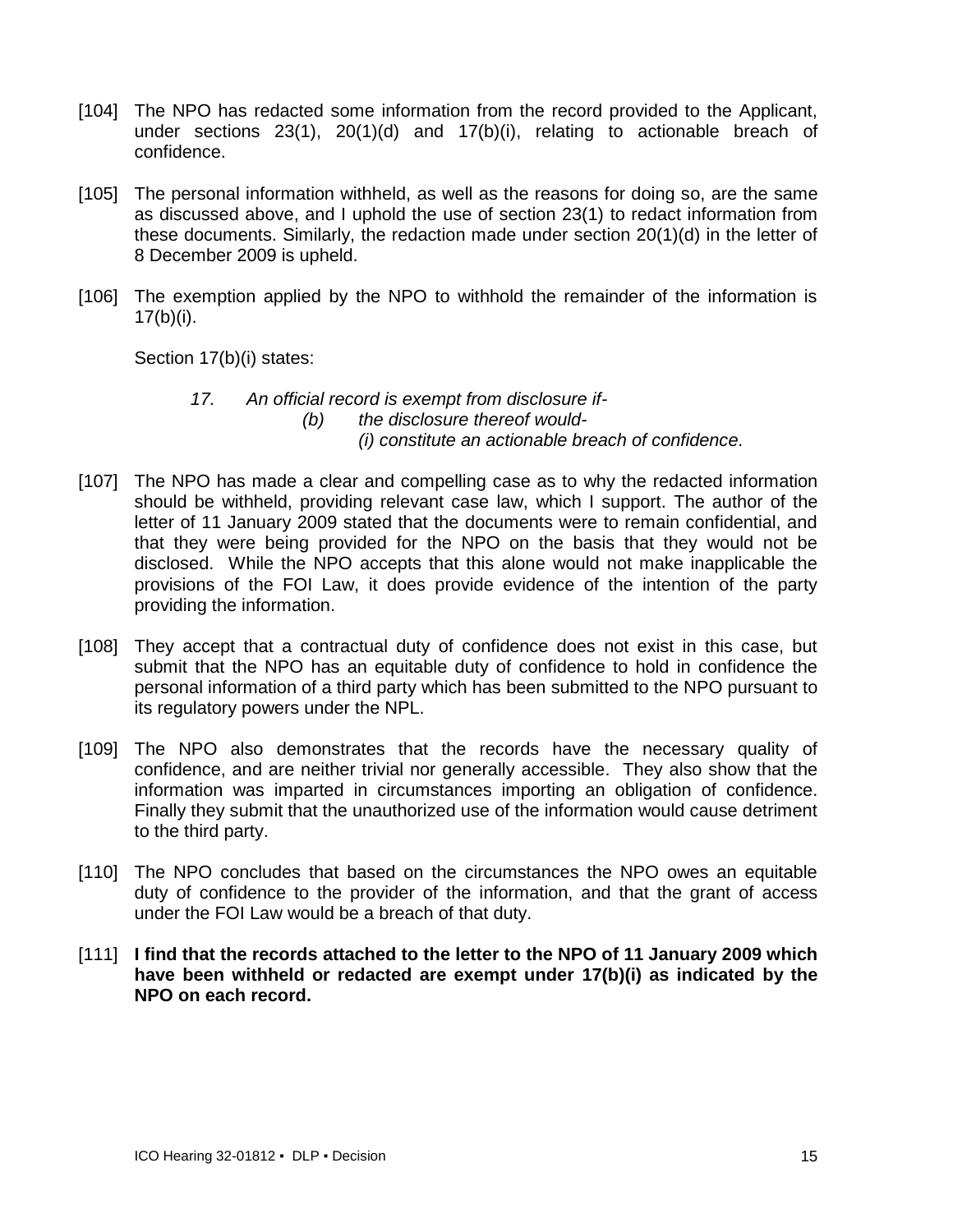## <span id="page-15-0"></span>**G. CONCLUSION**

- [112] This has been a particularly difficult Hearing due to the many factors set out above. Most difficult has been the separation of the FOI matters from the general complaints and issues surrounding the request. I believe that it has been frustrating for the Applicant, who has felt that the NPO and the Ministry were often not in compliance with the FOI Law, and that there have been unacceptable delays. At the same time, the public authorities have made a huge effort, albeit sometimes after delays, to provide the Applicant with a multitude of records.
- [113] At this stage, many more records have been released to the Applicant than at the start of the appeal with the ICO, due in part to the intervention of the ICO. I hope that the arguments set out above will demonstrate that under the FOI Law, I must focus only on the exemptions claimed, and cannot take into consideration any other factors which may surround the request for records.
- [114] While there have been delays and other difficulties with respect to the public authorities' compliance, which I have noted in this Decision, I find no egregious or wilful failures to comply with the FOI Law.
- [115] The Applicant currently has several other requests on appeal with the ICO. Given the huge amount of time and resources that have been expended on this matter to date, I am not prepared to continue with these appeals in the current form. Section 39 of the FOI Law states that the Commissioner may hear, investigate and rule on appeals filed under this Law, and I am hereby exercising my authority to decline to hear or rule on these current appeals.
- [116] The records being requested are overlapping with some already received, exemptions are similar to those applied to the requests in this Decision, and there remains confusion as to what has been already provided, what has been internally reviewed, and what records remain outstanding.
- [117] While I appreciate that this entire case has already spanned over a year, the most effective way to continue the process of getting access to further records, would be for the Applicant to carefully examine all the records that have been provided, consider the exemptions that have been applied by the NPO and upheld by me, and make a new FOI request for any outstanding records. This would include clearly identifying any records that are referred to elsewhere in records already received. These requests could then work their way through the processes in a timely and organised manner.

# <span id="page-15-1"></span>**H. FINDINGS AND DECISION**

Under section 43(1) of the *Freedom of Information Law, 2007*, I make the following findings and decision: